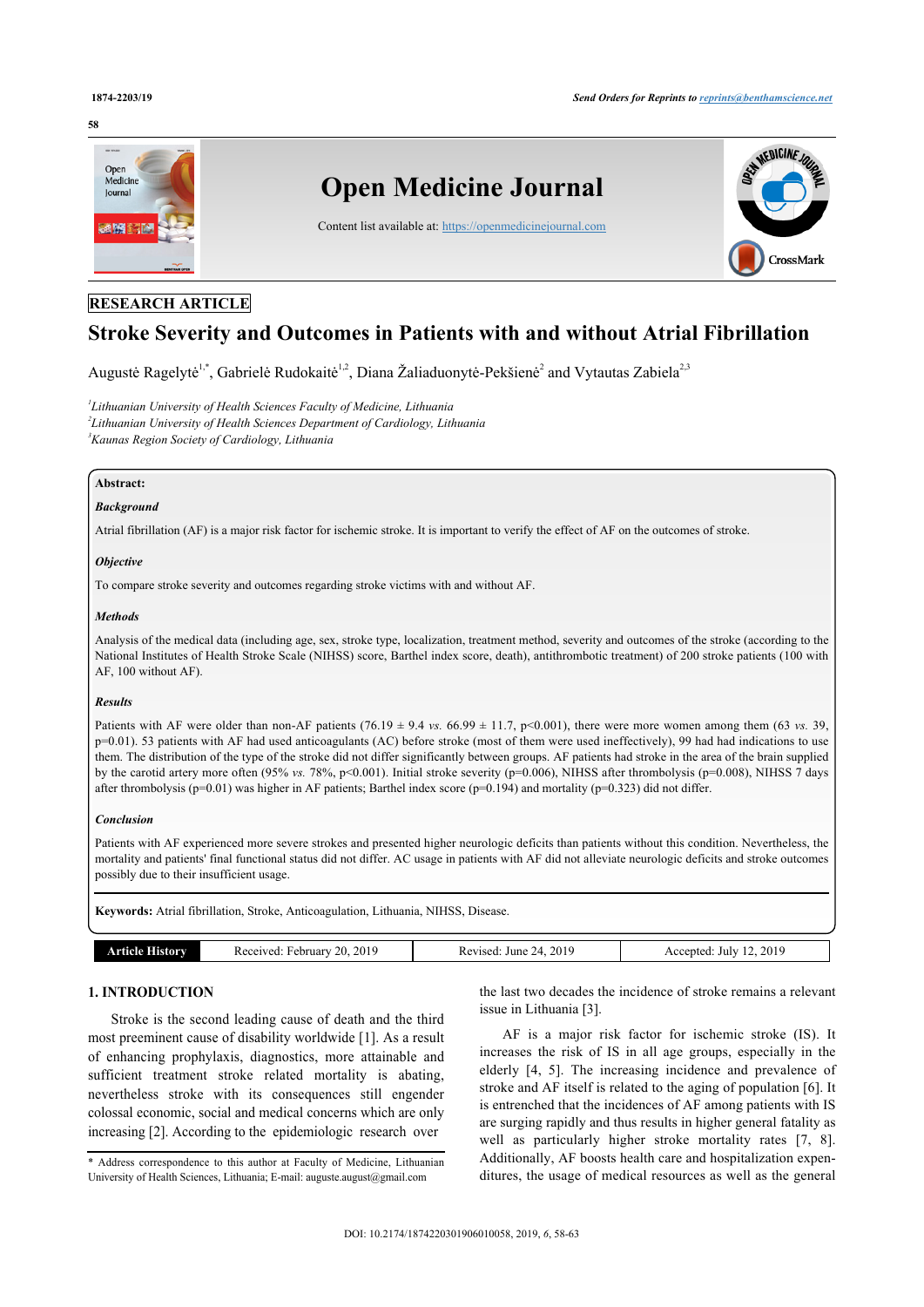economic burden which in itself is considerably weightful for stroke patients [\[9,](#page-4-8) [10\]](#page-4-9). Therefore, it is vital to diagnose AF as soon as possible. Then, it is mandatory to evaluate the risk of thromboembolism (TE) (according to CHA2DS2-VASc score) and prescribe adequate preventive treatment (anticoagulants (AC)) to diminish not only the risk of IS, but also its severity and mortality rates [[11\]](#page-4-10). Despite this in the real-life clinical practice AC are often either delayed or underused. This is mostly a result of hemorrhagic complications (especially intracranial bleeding) that threaten clinicians and patients [\[12](#page-4-11)].

A wide variety of researches have been conducted to evaluate the significance of AF in stroke development. However, in order to understand the connection of AF and stroke better, as well as to promote a more effective prevention of thromboembolic events, it is fundamental to conduct relevant researches that analyze AF's impact on stroke severity and outcomes. Objective of the study was to establish the differences of the characteristics of stroke and to compare its severity and outcomes regarding stroke victims with and without AF.

# **2. MATERIALS AND METHODS**

#### **2.1. Study Population**

Two hundred randomly selected patients of the Department of Neurology of the Hospital of Lithuanian University of Health Sciences Kauno klinikos (LUHSH KC) that were hospitalized because of a stroke. One hundred of the patients were diagnosed with AF either during the hospitalization or previously, while others were AF-free. The randomisation process: 478 medical records of patients with stroke (marked with codes I61.0, I63 or I64 according to the International Statistical Classification of Diseases and Related Health Problems (ICD-10-AM)) were reviewed at the LUHSH KC department of Neurology. The records were analysed and divided into categories (143 records of patients with AF and 335 of patients without it) and those that lacked the necessary data were excluded. 101 records of patients with AF and 232 records of patients without AF remained and for the purpose of statistical clarity 100 records per arm were selected randomly. The research was conducted having the consent of Lithuanian University of Health Sciences (LUHS) Bioethics Committee (permission number BEC-MF-446).

#### **2.2. Data Compilation**

<span id="page-1-0"></span>The analysis of medical data (from patients' medical documentation) was conducted after dividing the subjects into two categories: patients with AF and patients without AF. The data that we collected included patients' age, sex, stroke type (ischemic, hemorrhagic, ischemic with hemorrhagic transformation), stroke localization (an area of the brain supplied by a carotid artery or a vertebral-basilar artery), treatment method (thrombolysis or conservative), the severity of the stroke (according to the National Institutes of Health Stroke Scale (NIHSS) score before thrombolysis if it was used) and the stroke's outcomes (the NIHSS score immediately after and seven days after thrombolysis; the Barthel index score at the

end of hospitalization; death). Additionally, we analyzed the usage of antithrombotic medications among our subjects prior to the stroke (Antiplatelet Drugs (AP), Anticoagulants (AC): Novel Oral Anticoagulants (NOACs) (rivaroxaban, dabigatran, apixaban) or Vitamin K Antagonists (VKA) (warfarin)). Moreover, we determined the condition of the coagulation system (International Normalized Ratio (INR) on the day of hospitalization) which also showed the efficiency of warfarin treatment if warfarin was prescribed (warfarin treatment was effective if INR ranged from 2 to 3). We also determined the risk factors for thromboembolic complications in both groups: Congestive Heart Failure (CHF) History, Hypertension (AH) History, Diabetes (DM) history, Peripheral Vascular Disease (PVD) or Myocardial Infarction (MI) history, stroke / Transient Ischemic Attack (TIA) / thromboembolism history; a CHA2DS2-VASc score was calculated. In addition, we evaluated the risk of bleeding (assuming hypertension, Renal Disease (RD), Liver Disease (LD), stroke history, previous major bleeding or predisposition to bleeding, labile INR, medication usage predisposing to bleeding, alcohol use) and calculated a HAS-BLED score. After evaluating these factors, we compared bleeding and TE risks as well as severity and outcomes of underwent strokes in patients with and without AF.

#### **2.3. Statistical Analysis**

The collected data was processed using Microsoft Excel 2007 and SPSS 22.0 software. The findings are presented as mean  $\pm$  standard deviation, if they meet the normality criteria and median (minimum-maximum) if they do not satisfy it. Frequencies are presented as percentages (%) and they usually represent the real number of patients as there are a 100 of them in each group. To compare the two independent samples when they did not meet normality criteria, Mann-Whitney U test was used. When the data met normality criteria, two independent samples were compared by using Student t test. Pearson Chi-Square test of homogeneity  $(\chi^2)$  was used to analyze nominal values. A p value of <0.05 was considered statistically significant.

## **3. RESULTS**

#### **3.1. Clinical Characteristics**

The number of patients using antithrombotic medications was higher in AF group (66% *vs.* 20%, p<0.001). In this group 14 patients were prescribed AP (12 got aspirin and 2 clopidogrel), 53 AC (43 warfarin, 1 dabigatran, 6 rivaroxaban, 3 apixaban) before stroke. Only one of the patients who had not received any antithrombotic treatment had a CHA2DS2-VASc score that had not indicated antithrombotic treatment according to the European Society of Cardiology (ESC) guidelines [[13](#page-4-12)]. These guidelines also defined that the only adequate treatment for TE prevention in patients with AF is AC. Knowing that, we divided the AF group into subgroups. One of them contained patients who had been treated with AC, and the other - those who had not been treated with AC. We analyzed their clinical characteristics separately (Table**1**). In AF-free group 15 patients had used AP, 6 AC before stroke.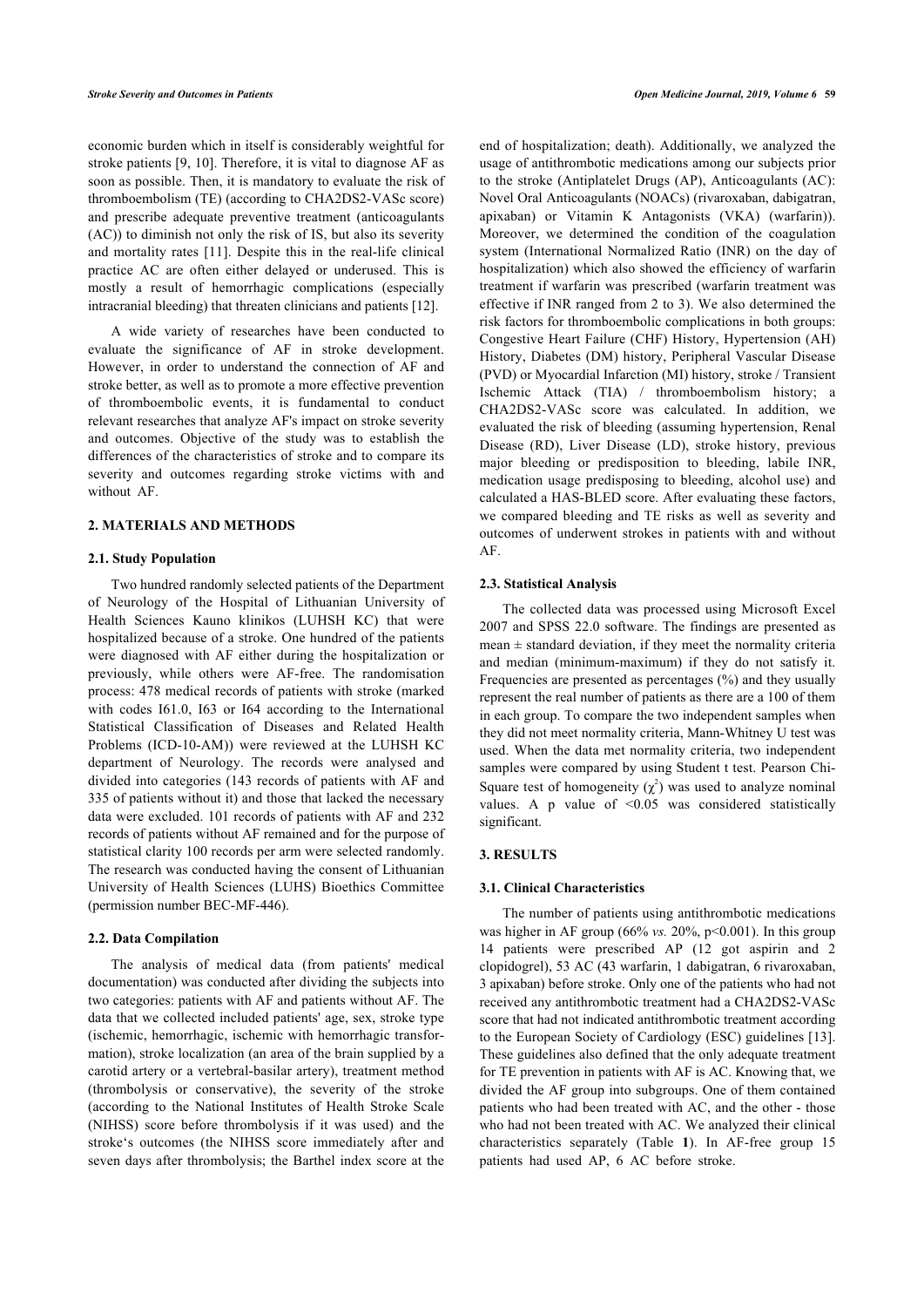|                                                                                            | <b>Non-AF</b> patients | AF patients                    | p value | <b>Patients with AF</b>    |                            | p value |
|--------------------------------------------------------------------------------------------|------------------------|--------------------------------|---------|----------------------------|----------------------------|---------|
|                                                                                            |                        |                                |         | Patients using $AC$ (n=53) | Patients without AC (n=47) |         |
| Age, years                                                                                 | $66.99 \pm 11.7$       | $76.19 \pm 9.4$                | < 0.001 | $74.32 \pm 7.67$           | $78.51 \pm 10.74$          | 0.022   |
| <b>Sex</b><br>Men, $n$ $\left(\frac{9}{6}\right)$<br>Women, $n$ $\left(\frac{9}{6}\right)$ | 61(61)<br>39(39)       | 37(37)<br>63(63)               | 0.01    | 23(23)<br>30(30)           | 14(14)<br>33(33)           | 0.159   |
| $INR*$                                                                                     | $1(0.9-1.47)$          | $ 1.15(0.96 - 3.25)  < 0.001 $ |         | $1.21(1-3.25)$             | $1.11(0.94 - 3.15)$        | < 0.001 |
| <b>Stroke history, n</b> $(\%)$                                                            | 11(11)                 | 18(18)                         | 0.160   | 9(9)                       | 9(9)                       | 0.778   |

**Table 1. Clinical characteristics of patients with and without AF (distinguishing AF patients regarding AC usage before stroke).**

AF-atrial fibrillation; AC-anticoagulants; INR - international normalized ratio

\*INR in AF patients using VKA was 1.22 (1-3.25), only four of these patients had INR in recommended therapeutic range (2-3).

<span id="page-2-0"></span>**Table 2. The risk of thromboembolism and bleeding in patients with and without AF.**

|                           | <b>Patients without AF</b> | <b>Patients with AF</b> | p value |
|---------------------------|----------------------------|-------------------------|---------|
| <b>CHA2DS2-VASc score</b> | $3(0-7)$                   | $4(1-8)$                | < 0.001 |
| CHF, n                    | 6                          | 9                       | 0.421   |
| AH, n                     | 84                         | 99                      | $0.001$ |
| $\geq$ 75 y., n           | 28                         | 55                      | $0.001$ |
| $65-74$ y., n             | 32                         | 34                      | 0.764   |
| Stroke/TIA/TE history, n  | 18                         | 22                      | 0.480   |
| PVD/MI history, n         | 12                         | 16                      | 0.415   |
| DM, n                     | 23                         | 8                       | 0.003   |
| Female, n                 | 39                         | 63                      | 0.002   |
| <b>HAS-BLED</b> score     | $2(0-4)$                   | $2(1-4)$                | $0.001$ |
| AH, n                     | 84                         | 99                      | $0.001$ |
| RD/LD, n                  | 3                          | 9                       | 0.150   |
| Prior stroke, n           | 11                         | 18                      | 0.160   |
| Major bleeding history, n |                            |                         |         |
| Labile INR, n             |                            |                         |         |
| $>65$ y., n               | 57                         | 88                      | $0.001$ |
| Drugs/alcohol, n          | 18                         | 18                      | 0.493   |

AF-atrial fibrillation; CHF-congestive heart failure; AH-hypertension; TIA-transient ischemic attack; TE-thromboembolism; PVD-peripheral vascular disease; MImyocardial infarction; DM-diabetes mellitus; RD-renal disease; LD-liver disease; INR - international normalized ratio.

We evaluated the risks of thromboembolism (CHA2DS2- VASc score) and bleeding (HAS-BLED score) for AF and non-AF patients (Table **[2](#page-2-0)**). There were no statistically significant differences between these risks in AF patients' subgroups by treatment with AC: the treated ones had a CHA2DS2-VASc score median 3 (1-8), the untreated - 4 (1-7),  $p=0.450$ , a HAS-BLED score of the treated was 2 (1-3), of the untreated 2 (1-4),  $p = 0.332$ .

#### **3.2. Stroke Characteristics**

The distribution of the type of the stroke did not differ significantly between groups: 84% of the patients with AF had ischemic stroke *vs.* 90% for non-AF patients, p=0.207, 9% of the AF patients had hemorrhagic stroke *vs.* 3% for patients without AF, p=0.074, ischemic stroke with hemorrhagic transformation made up 7% in both groups, p=1,000. Stroke localization differed significantly: 95% of patients with AF had stroke in the area of the brain supplied by the carotid artery (*vs.* 78% for patients without AF,  $p \le 0.001$ ) and only 5% in the area supplied by the vertebral-basilar artery (*vs.* 22% for patients without AF,  $p<0.001$ ). For patients with AF thrombolysis was performed more often (66% *vs.* 59%, p<0.001).

The neurologic deficit was assessed according to the NIHSS score before, after and 7 days following thrombolysis, if it was performed. Stroke severity was determined based on the NIHSS score before stroke (0 points - no signs of stroke, 1-4 - minor stroke, 5-15 - moderate stroke,16-20 - moderate to severe, 21-42 - severe stroke). Stroke severity of patients without AF was: 6 had a minor stroke, 45 had a moderate one and 8 - a moderate to severe stroke. The patients with AF experienced 5 minor, 48 moderate, 11 moderate to severe and 2 severe strokes. Store was more severe in AF group and higher neurological deficit remained after and 7 days following thrombolysis (Table**3**).

<span id="page-2-1"></span>**Table 3. Stroke severity and outcomes in patients with and without AF.**

| -                         | <b>Patients without AF</b> | <b>Patients with AF</b> | <b>p</b> value |
|---------------------------|----------------------------|-------------------------|----------------|
| <b>NIHSS</b> score        | $9(2-20)$                  | $12(1-25)$              | 0.006          |
| Before thrombolysis       | $4(1-19)$                  | $8(1-22)$               | 0.008          |
| After thrombolysis        | $2(0-18)$                  | $5(0-22)$               | 0.010          |
| 7 days after thrombolysis |                            |                         |                |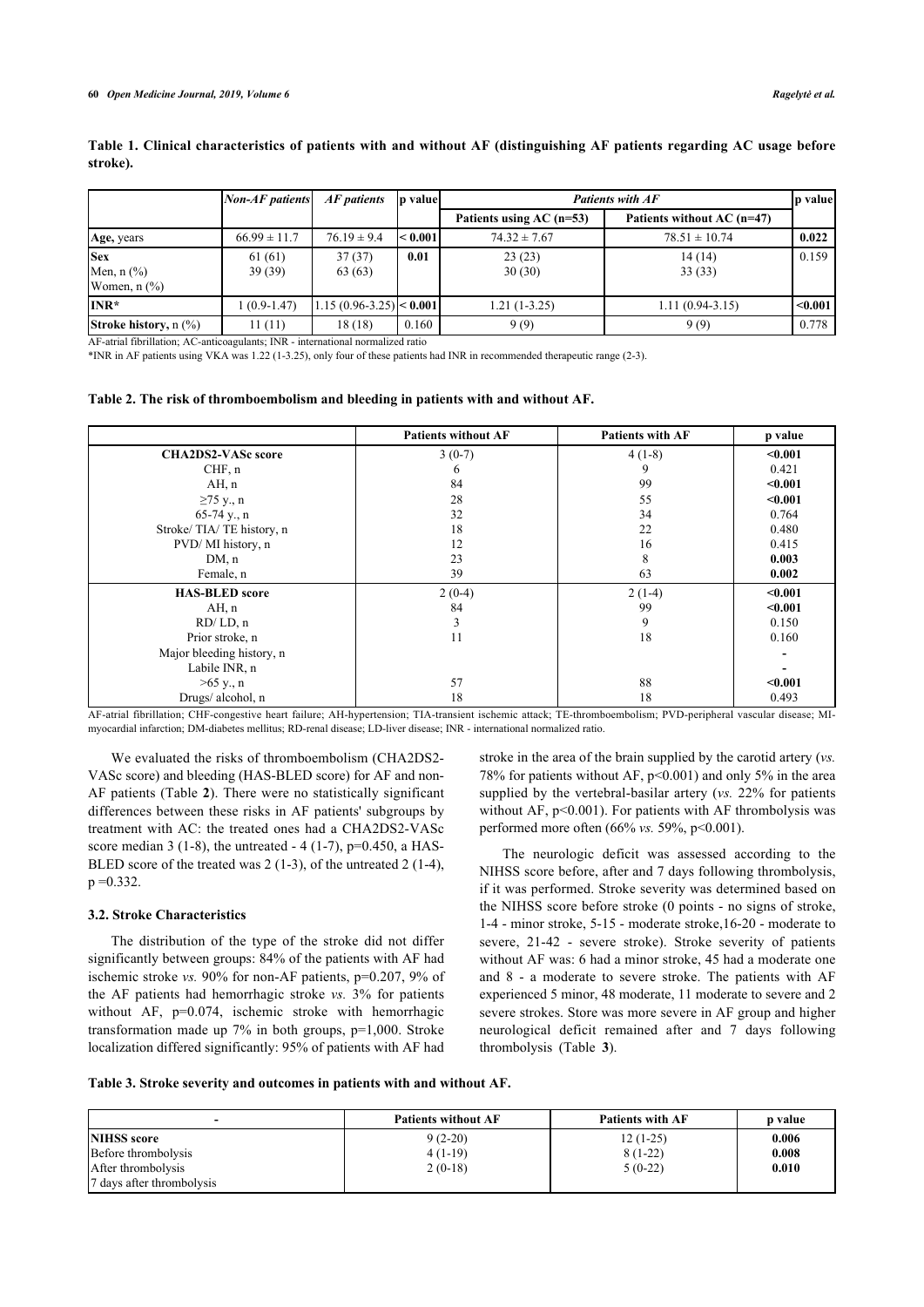*(Table 3) contd.....*

|                                       | <b>Patients without AF</b> | <b>Patients with AF</b> | <b>p</b> value |
|---------------------------------------|----------------------------|-------------------------|----------------|
| <b>Barthel index score</b>            | 75 (0-100)                 | $70(0-95)$              | 0.194          |
| Death, $n$ $\left(\frac{9}{6}\right)$ | 7(7)                       | -11                     | 0.323          |

AF-atrial fibrillation; NIHSS- the National Institutes of Health Stroke Scale.

<span id="page-3-0"></span>

| Table 4. Stroke characteristics and outcomes of AF patients regarding AC usage before stroke. |  |  |
|-----------------------------------------------------------------------------------------------|--|--|
|-----------------------------------------------------------------------------------------------|--|--|

|                                                 | <b>Patients with AF</b>   |                            | p value |
|-------------------------------------------------|---------------------------|----------------------------|---------|
|                                                 | Patients with $AC$ (n=53) | Patients without AC (n=47) |         |
| <b>Stroke type</b>                              | 43(43)                    | 41(41)                     | 0.406   |
| Ischemic, $n$ $(\%)$                            | 6(6)                      | 3(3)                       | 0.389   |
| Hemorrhagic, n (%)                              | 4(4)                      | 3(3)                       | 0.820   |
| Ischemic with hemorrhagic transformation, n (%) |                           |                            |         |
| Stroke localization                             | 50(50)                    | 45(45)                     | 0.748   |
| Carotid artery, $n$ (%)                         | 3(3)                      | 2(2)                       | 0.747   |
| Vertebral-basilar artery, n (%)                 |                           |                            |         |
| Thrombolysis, n (%)                             | 31(31)                    | 35(35)                     | 0.239   |
| <b>NIHSS</b> score                              | $11(1-25)$                | $11(3-21)$                 | 0.718   |
| Before thrombolysis                             | $4(1-16)$                 | $7(1-18)$                  | 0.830   |
| After thrombolysis                              | $2(0-8)$                  | $2(0-17)$                  | 0.879   |
| 7 days after thrombolysis                       |                           |                            |         |
| Barthel index score                             | $65(35-90)$               | $65(0-95)$                 | 0.167   |
| <b>Death</b> , $n$ $\left(\frac{9}{6}\right)$   | 6(6)                      | 5(5)                       | 0.913   |

AF-atrial fibrillation; AC-anticoagulants; NIHSS- the National Institutes of Health Stroke Scale.

Additionally, we analyzed stroke characteristics and outcomes in subgroups of AF patients according to previous AC usage (Table **[4](#page-3-0)**).

#### **3.3. Characteristics of Stroke in Men and Women**

Finally, we compared the differences of all abovementioned data (age, INR, stroke history, HAS-BLED score, stroke type and localization, usage of thrombolysis, NIHSS score before thrombolysis, immediately and 7 days after it, Barthel index score, death) by sex regarding patients with and without AF (CHAD2DS2-VASc score was not compared as it is automatically higher for females). We noticed that the non-AF men were younger than women in the same group (mean age  $64.98 \pm 11.43$  *vs.*  $70.13 \pm 11.56$ ,  $p=0.032$ ). In addition to this, these men had lower HAS-BLED score  $(1(0-4)$  *vs.*  $2(0-4)$ , p=0.042). The non-AF women more often had stroke history  $(n=8 \text{ vs. } n=3, p=0.015)$  and TIA or other thromboembolic events in the past than the men in the same group (n=11 *vs.*  $n=7$ ,  $p=0.034$ ), although the men had more PVD and MI ( $n=11$ ) *vs.* n=1, p=0.02). No statistically significant differences between men and women were identified in AF group.

#### **4. DISCUSSION**

Our findings showed that AF patients were older than non-AF patients, p**<**0.001; there were more men without AF and more women with AF, p=0.01. This was reaffirmed by plenty of other research that emphasized AF-related stroke risk for the elderly: for example, the Framingham study showed that AF has five-fold higher risk for stroke and this remains with advancing age [\[4\]](#page-4-3). We also determined that patients with AF had a higher INR (p**<**0.001), which was most likely linked to the fact that these patients had received antithrombotic treatment prior stroke more frequently (p<0.001). Patients with AF who had received AC before stroke also had higher INR

than untreated patients in this group, p<0.001. According to our findings, stroke history was not more common in any group, although other studies suggested that the recurrence of stroke was more likely for patients with AF [[14\]](#page-5-0).

AF was associated with increased bleeding  $(p<0.001)$  and TE (p<0.001) risk according to the HAS-BLED and CHAD2DS2-VASc scores. A more thorough analysis showed what components led to the differences of TE risk: there were more women (p=0.002), more patients no younger than 75 years (p<0.001), more patients with AH (p<0.001) in AF group. AH ( $p<0.001$ ) and older age ( $p<0.001$ ) in the AF group determined higher bleeding risk. CHAD2DS2-VASc and HAS-BLED scores did not differ between patients who had received AC prior stroke and those who had not in the AF group. This is explained by the fact that 97.06% of patients who had not received AC had had indications for it (CHAD2DS2-VASc score  $\geq 1$  for men and  $\geq 2$  for women) [\[13](#page-4-12)].

There was a link between stroke localization and AF  $(p<0.001)$ . In addition to this, patients with AF were more often treated with intravenous thrombolysis than patients without it (p<0.001). 2018 Guidelines for the early management of patients with acute ischemic stroke from the American Heart Association/American Stroke Association recommend that all eligible patients should receive intravenous thrombolysis without delay. Intravenous thrombolytic therapy improves functional outcomes, but has a lot of contraindications, one of which is linked to the usage of AC (INR  $\geq$ 1.7 when using warfarin or the intake of NOACs during the last 24 hours). It is extremely important that patients with AF who had received AC more often and had higher bleeding risk in general were still frequently treated with thrombolysis. Although the same rates of thrombolysis for patients who had and had not been treated with AC showed that antithrombotic treatment had been inadequate and ineffective (if it had been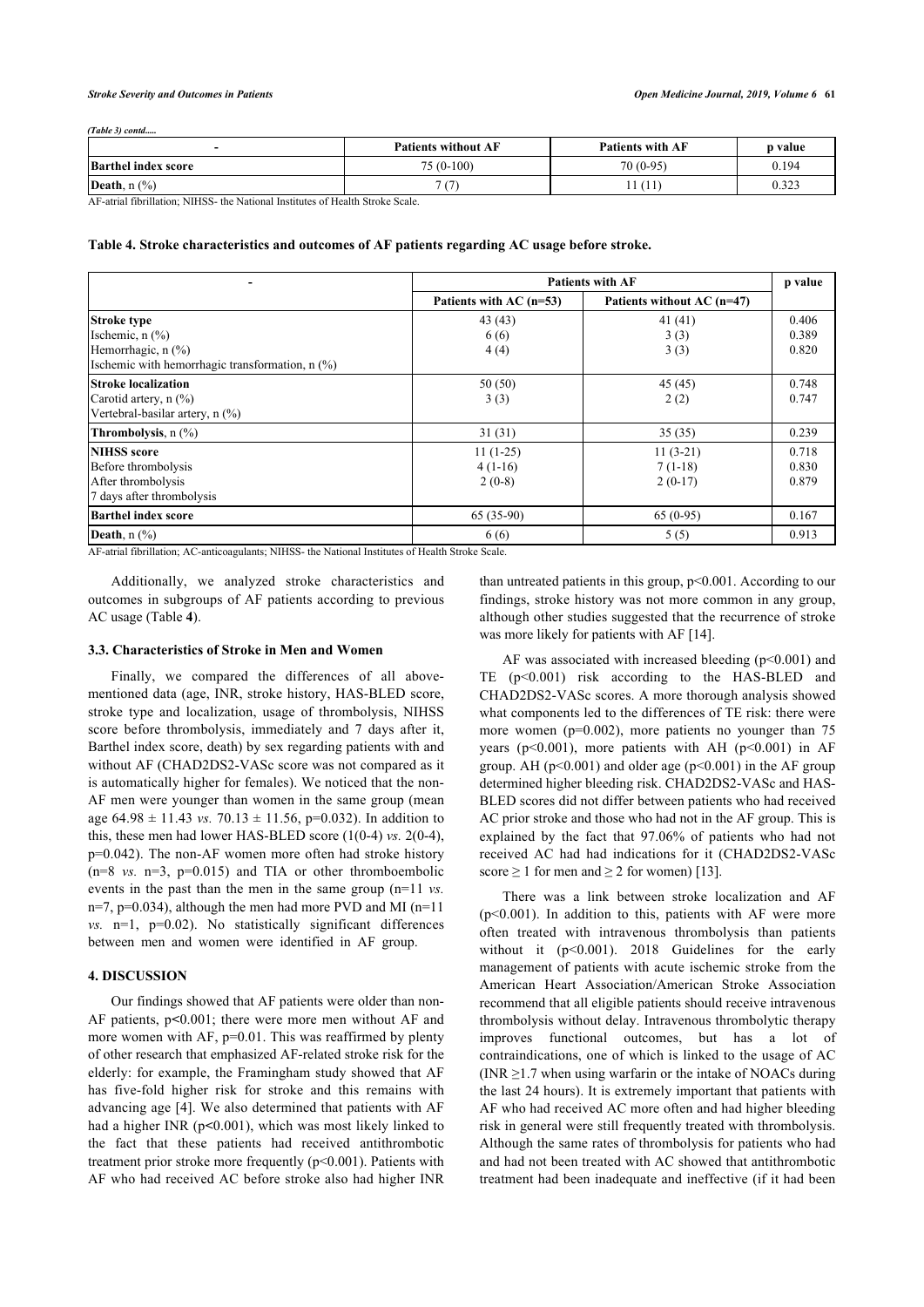effective, thrombolysis would have been contraindicated). Another important highlight regarding pre-stroke antithrombotic treatment is that the usage of AC was not connected to higher rates of hemorrhagic stroke (p=0.389), although it is an often feared complication. However, as the treatment was ineffective in most cases, the rate of complications and the reliability of this result are debatable.

Stroke was more severe (according to the NIHSS score before thrombolysis,  $p=0.006$ ) in AF group, the severity in this group remained higher after thrombolysis (p=0.008) and 7 days following it  $(p=0.010)$ . In spite of this, no significant differences in final functional status (Barthel index score at the end of hospitalization) and no higher mortality rates were observed in any group. Other research showed that AF was associated with higher stroke severity, worse outcomes and higher mortality [[14\]](#page-5-0). Stroke outcomes were not significantly different with or without AC, but this was likely due to the fact that most of the patients had not received adequate treatment with AC (only 4 patients using AC had INR  $\geq$ 2, some of the patients using NOACs were not contraindicated for thrombolysis). There is evidence that AC not only reduces the frequency of stroke but also its severity and the risk of death [[15\]](#page-5-1).

<span id="page-4-2"></span><span id="page-4-1"></span><span id="page-4-0"></span>There were sex related differences in the non-AF group: the men were younger than the women  $(p=0.032)$ , their bleeding risk was lower (p=0.032), they had PVD and MI more often ( $p=0.02$ ), but had experienced strokes ( $p=0.015$ ) and TIA or other thromboembolic complications (p=0.034) less often than the women.

#### <span id="page-4-4"></span><span id="page-4-3"></span>**CONCLUSION**

<span id="page-4-6"></span><span id="page-4-5"></span>Our study showed that patients with AF experienced more severe strokes and presented higher neurologic deficits than patients without this condition. Nevertheless, the mortality and patients' final functional status did not differ between groups. AC usage in patients with AF did not alleviate neurologic deficits and stroke outcomes possibly due to their insufficient usage (most of the patients with AF had indications for TE prevention, but only 53% had used AC before stroke and the usage was inadequate and ineffective in most cases).

# <span id="page-4-7"></span>**ETHICS APPROVAL AND CONSENT TO PARTICIPATE**

<span id="page-4-9"></span><span id="page-4-8"></span>The research was conducted having the consent of LUHS Bioethics Committee (permission number BEC-MF-446).

#### **HUMAN AND ANIMAL RIGHTS**

<span id="page-4-10"></span>No animals were involved in the research. Humans were not directly involved in the research. The collection of medical data of the participants was made with the permission of LUHS Bioethics Committee and the information was used according to the principles of the declaration of Helsinki.

# <span id="page-4-12"></span><span id="page-4-11"></span>**CONSENT FOR PUBLICATION**

Not applicable.

## **AVAILABILITY OF DATA AND MATERIALS**

Not applicable.

#### **FUNDING**

We have not received any funding for the study except that Kaunas Region Society of Cardiology (a workplace of Vytautas Zabiela) agreed to pay the submission fee to publish the article.

# **CONFLICT OF INTEREST**

The author declares no conflict of interest, financial or otherwise.

#### **ACKNOWLEDGEMENTS**

Declared none.

#### **REFERENCES**

- [1] Lozano R, Naghavi M, Foreman K, *et al.* Global and regional mortality from 235 causes of death for 20 age groups in 1990 and 2010: A systematic analysis for the Global Burden of Disease Study 2010. Lancet 2012; 380(9859): 2095-128. [\[http://dx.doi.org/10.1016/S0140-6736\(12\)61728-0](http://dx.doi.org/10.1016/S0140-6736(12)61728-0)] [PMID: [2324](http://www.ncbi.nlm.nih.gov/pubmed/2324%205604) [5604\]](http://www.ncbi.nlm.nih.gov/pubmed/2324%205604)
- [2] Feigin VL, Forouzanfar MH, Krishnamurthi R, *et al.* Global and regional burden of stroke during 1990-2010: Findings from the Global Burden of Disease Study 2010. Lancet 2014; 383(9913): 245-54. [\[http://dx.doi.org/10.1016/S0140-6736\(13\)61953-4](http://dx.doi.org/10.1016/S0140-6736(13)61953-4)] [PMID: [2444](http://www.ncbi.nlm.nih.gov/pubmed/2444%209944) [9944\]](http://www.ncbi.nlm.nih.gov/pubmed/2444%209944)
- [3] Rastenytė D, Radišauskas R, Bernotienė G, Šopagienė D, Jančaitytė L. Kauno gyventojų sergamumas ir mirtingumas nuo pagrindinių širdies ir kraujagyslių ligų 1983 - 2002 m 2003; 1(12)1208
- [4] Wolf PA, Abbott RD, Kannel WB. Atrial fibrillation as an independent risk factor for stroke: The Framingham Study. Stroke 1991; 22(8): 983-8.
- [\[http://dx.doi.org/10.1161/01.STR.22.8.983](http://dx.doi.org/10.1161/01.STR.22.8.983)] [PMID: [1866765](http://www.ncbi.nlm.nih.gov/pubmed/1866765)]
- [5] Lip GYH, Brechin CM, Lane DA. The global burden of atrial fibrillation and stroke: A systematic review of the epidemiology of atrial fibrillation in regions outside North America and Europe. Chest 2012; 142(6): 1489-98.
	- [\[http://dx.doi.org/10.1378/chest.11-2888\]](http://dx.doi.org/10.1378/chest.11-2888) [PMID: [22459778\]](http://www.ncbi.nlm.nih.gov/pubmed/22459778)
- [6] Rahman F, Kwan GF, Benjamin EJ. Global epidemiology of atrial fibrillation. Nat Rev Cardiol 2014; 11(11): 639-54. [\[http://dx.doi.org/10.1038/nrcardio.2014.118\]](http://dx.doi.org/10.1038/nrcardio.2014.118) [PMID: [25113750](http://www.ncbi.nlm.nih.gov/pubmed/25113750)]
- [7] Otite FO, Khandelwal P, Chaturvedi S, Romano JG, Sacco RL, Malik AM. Increasing atrial fibrillation prevalence in acute ischemic stroke and TIA. Neurology 2016; 87(19): 2034-42.

[\[http://dx.doi.org/10.1212/WNL.0000000000003321\]](http://dx.doi.org/10.1212/WNL.0000000000003321) [PMID: [27733570\]](http://www.ncbi.nlm.nih.gov/pubmed/27733570)

- [8] Benjamin EJ, Wolf PA, D'Agostino RB, Silbershatz H, Kannel WB, Levy D. Impact of atrial fibrillation on the risk of death: The Framingham Heart Study. Circulation 1998; 98(10): 946-52. [\[http://dx.doi.org/10.1161/01.CIR.98.10.946\]](http://dx.doi.org/10.1161/01.CIR.98.10.946) [PMID: [9737513\]](http://www.ncbi.nlm.nih.gov/pubmed/9737513)
- [9] Sussman M, Menzin J, Lin I, *et al.* Impact of atrial fibrillation on stroke-related healthcare costs. J Am Heart Assoc 2013; 2(6)e000479 [\[http://dx.doi.org/10.1161/JAHA.113.000479](http://dx.doi.org/10.1161/JAHA.113.000479)] [PMID: [24275631\]](http://www.ncbi.nlm.nih.gov/pubmed/24275631)
- [10] Wen L, Wu J, Feng L, Yang L, Qian F. Comparing the economic burden of ischemic stroke patients with and without atrial fibrillation: A retrospective study in Beijing, China. Curr Med Res Opin 2017; 33(10): 1789-94. [\[http://dx.doi.org/10.1080/03007995.2017.1348345](http://dx.doi.org/10.1080/03007995.2017.1348345)] [PMID: [28657348\]](http://www.ncbi.nlm.nih.gov/pubmed/28657348)
- [11] Hylek EM, Go AS, Chang Y, et al. Effect of intensity of oral anticoagulation on stroke severity and mortality in atrial fibrillation. N Engl J Med 2003; 349(11): 1019-26.
- [\[http://dx.doi.org/10.1056/NEJMoa022913](http://dx.doi.org/10.1056/NEJMoa022913)] [PMID: [12968085\]](http://www.ncbi.nlm.nih.gov/pubmed/12968085) [12] Lopes RD, Guimarães PO, Kolls BJ, *et al.* Intracranial hemorrhage in patients with atrial fibrillation receiving anticoagulation therapy. Blood 2017; 129(22): 2980-7.
- [\[http://dx.doi.org/10.1182/blood-2016-08-731638](http://dx.doi.org/10.1182/blood-2016-08-731638)] [PMID: [28356246](http://www.ncbi.nlm.nih.gov/pubmed/28356246)] [13] Benussi S. ESC GUIDELINES ESC Guidelines for the management of